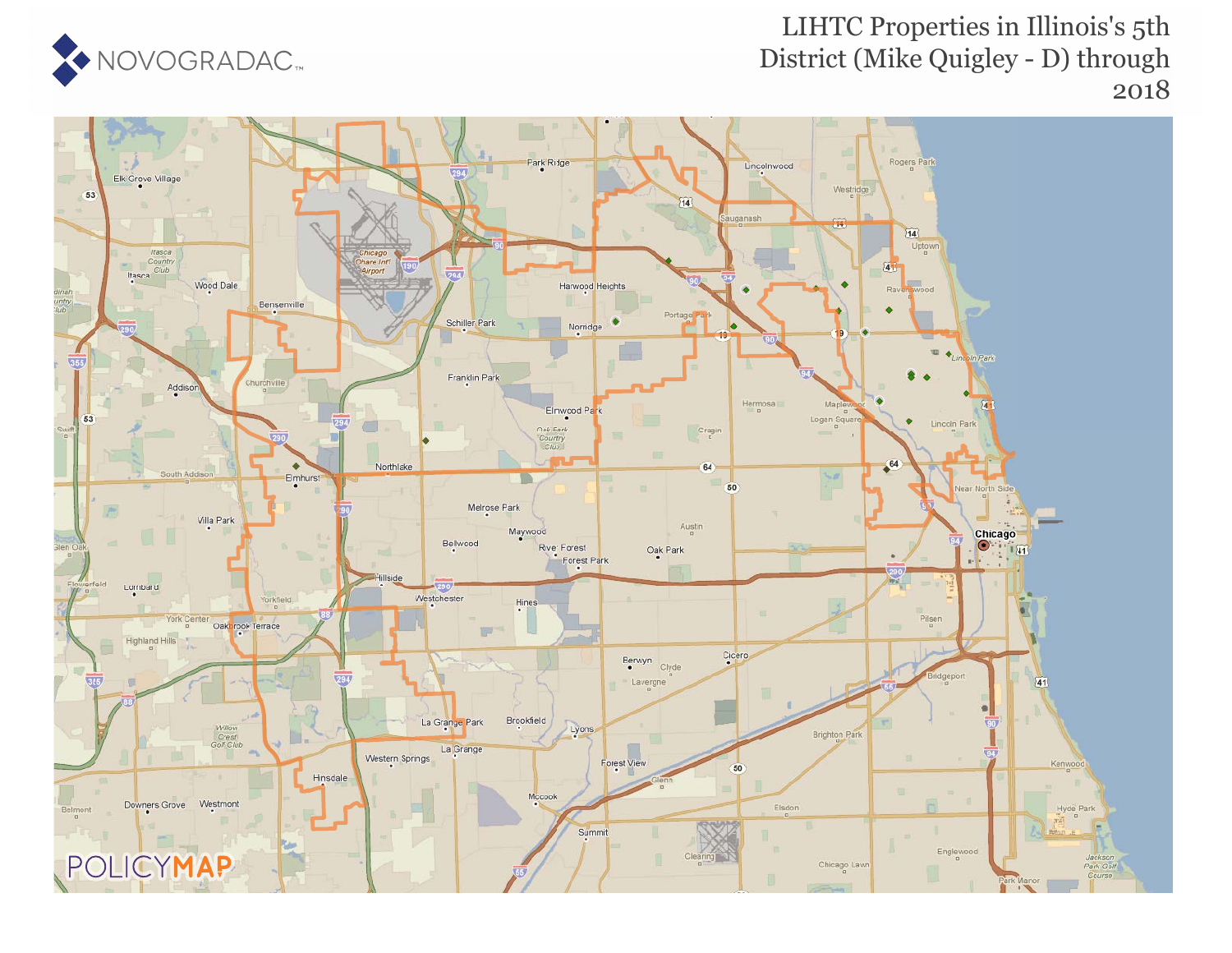## LIHTC Properties in Illinois's 5th District Through 2018

| <b>Project Name</b>                                                | <b>Address</b>                            | <b>City</b>         | <b>State</b> | <b>Zip Code</b> | Nonprofit<br><b>Sponsor</b> | <b>Allocation</b><br>Year | <b>Annual</b><br><b>Allocated</b><br><b>Amount</b> | <b>Year Placed</b><br>in Service | <b>Construction Type</b>         | <b>Total</b><br><b>Units</b> | Low<br><b>Income</b><br><b>Units</b> | <b>Rent or</b><br>Income<br><b>Ceiling</b> | <b>Credit</b><br>Percentage                          | Tax-<br><b>Exempt</b><br><b>Bond</b> | <b>HUD Multi-</b><br>Family<br><b>Financing/Rental</b><br><b>Assistance</b> |
|--------------------------------------------------------------------|-------------------------------------------|---------------------|--------------|-----------------|-----------------------------|---------------------------|----------------------------------------------------|----------------------------------|----------------------------------|------------------------------|--------------------------------------|--------------------------------------------|------------------------------------------------------|--------------------------------------|-----------------------------------------------------------------------------|
| <b>HERITAGE HOUSE</b><br><b>APTS</b>                               | 10315 W<br><b>PALMER AVE</b>              | <b>MELROSE PARK</b> | IL           | 60164           | No                          | 1994                      | \$195,508                                          | 1995                             | Acquisition and Rehab 144        |                              | 144                                  | 60% AMGI                                   | <b>Both 30%</b><br>and 70%<br>present value          | No                                   |                                                                             |
| <b>MYERSTOWN SENIOR</b><br><b>APTS (LIBERTY</b><br><b>VILLAGE)</b> | 403 YORK RD                               | <b>ELMHURST</b>     | IL.          |                 | No                          | 1997                      | \$715,829                                          | 1999                             | <b>New Construction</b>          | 105                          | 104                                  | 50% AMGI                                   | <b>Both 30%</b><br>and 70%<br>present value          | No                                   |                                                                             |
| <b>FULLERTON COURT</b><br><b>APTS</b>                              | 1543 W<br><b>FULLERTON</b><br>AVE         | <b>CHICAGO</b>      | IL           | 60614           | No                          | 1999                      | \$576,005                                          | 2000                             | <b>Acquisition and Rehab 196</b> |                              | 195                                  | 60% AMGI                                   | <b>Both 30%</b><br>and 70%<br>present value          | No                                   |                                                                             |
| <b>GREENVIEW PALCE</b>                                             | 1501W<br><b>MELROSE</b><br><b>STREET</b>  | <b>CHICAGO</b>      | IL.          | 60657           | No                          | 2008                      | \$0\$                                              | 2008                             | <b>New Construction</b>          | 105                          | 95                                   | 60% AMGI                                   | 30 % present<br>value                                |                                      | No                                                                          |
| <b>BRITTON BUDD</b>                                                | 501 W SURF ST CHICAGO                     |                     | IL           | 60657           | No                          | 2008                      | \$1,082,117                                        | 2009                             | Acquisition and Rehab 173        |                              | 172                                  | 60% AMGI                                   | $30\,\%$ present $\,$ Yes value                      |                                      | Yes                                                                         |
| <b>RENAISSANCE ST</b><br><b>LUKE SLF</b>                           | 1501 W<br><b>MELROSE ST</b>               | <b>CHICAGO</b>      | IL.          | 60657           | Yes                         | 2008                      | \$0\$                                              | 2009                             | <b>New Construction</b>          | 107                          | 97                                   | 60% AMGI                                   | 30 % present $\rm\thinspace\gamma_{\rm es}$<br>value |                                      |                                                                             |
| <b>GREENVIEW PLACE</b>                                             | 1501 W<br><b>MELROSE</b>                  | <b>CHICAGO</b>      | IL           | 60657           | Yes                         | 2008                      | $\$0$                                              | 2009                             | <b>New Construction</b>          | 107                          | 97                                   |                                            | 30 % present $_{\rm Yes}$<br>value                   |                                      |                                                                             |
| THE SUITES OF<br><b>AUTUMN GREEN AT</b><br>WRIGHT CAMPUS           | 4255 N OAK<br><b>PARK AVE</b>             | CHICAGO             | IL.          | 60634           | No                          | 2009                      | \$0                                                | 2010                             | <b>New Construction</b>          | 36                           | $\bf{0}$                             |                                            | 70 % present $\,$ No $\,$<br>value                   |                                      | No                                                                          |
| DARUL AMAAN                                                        | 4820 N, KEDZIE CHICAGO                    |                     | IL           | 60625           | No                          | 2012                      | \$800,000                                          | 2014                             | <b>New Construction</b>          | 56                           | 56                                   | 60% AMGI                                   | $70\,\%$ present $\,$ No value                       |                                      | No                                                                          |
| <b>KILPATRICK</b><br><b>RENAISSANCE</b>                            | 4655W.<br><b>BERTEAU</b><br><b>AVENUE</b> | <b>CHICAGO</b>      | IL.          | 60641-2629      | No                          | 2014                      | \$0\$                                              | 2015                             | <b>New Construction</b>          | 98                           | 90                                   |                                            | Not<br>Indicated                                     |                                      | No                                                                          |
| <b>MAYFAIR COMONS</b>                                              | 4444 W.<br><b>LAWRENCE</b>                | <b>CHICAGO</b>      | IL.          | 60630           | Yes                         | 2017                      | \$270,996                                          | 2018                             | <b>Acquisition and Rehab 97</b>  |                              | 96                                   | 60% AMGI                                   | Not<br>Indicated                                     |                                      | No                                                                          |
| <b>WICKER PARK</b><br><b>RENAISSANCE</b>                           | 1527 N WICKER CHICAGO<br><b>PARK AVE</b>  |                     | IL.          | 60622           | $\mathbf{N}\mathbf{o}$      | 2006                      | \$671,499                                          | 2008                             | Acquisition and Rehab 61         |                              | 61                                   | 60% AMGI                                   | <b>Both 30%</b><br>and $70\%$<br>present value       | $\mathbf{N}\mathbf{o}$               |                                                                             |
| THE SENIOR SUITES<br>OF AUTUMN GREEN<br><b>AT WRIGHT</b>           | 4255 N OAK<br><b>PARK AVE</b>             | CHICAGO             | $\rm IL$     | 60634           | $\mathbf{N}\mathbf{o}$      | 2009                      | \$716,344                                          | 2010                             | <b>New Construction</b>          | 36                           | 32                                   | 60% AMGI                                   | $70\,\%$ present $\,$ No value                       |                                      | $\rm\thinspace No$                                                          |

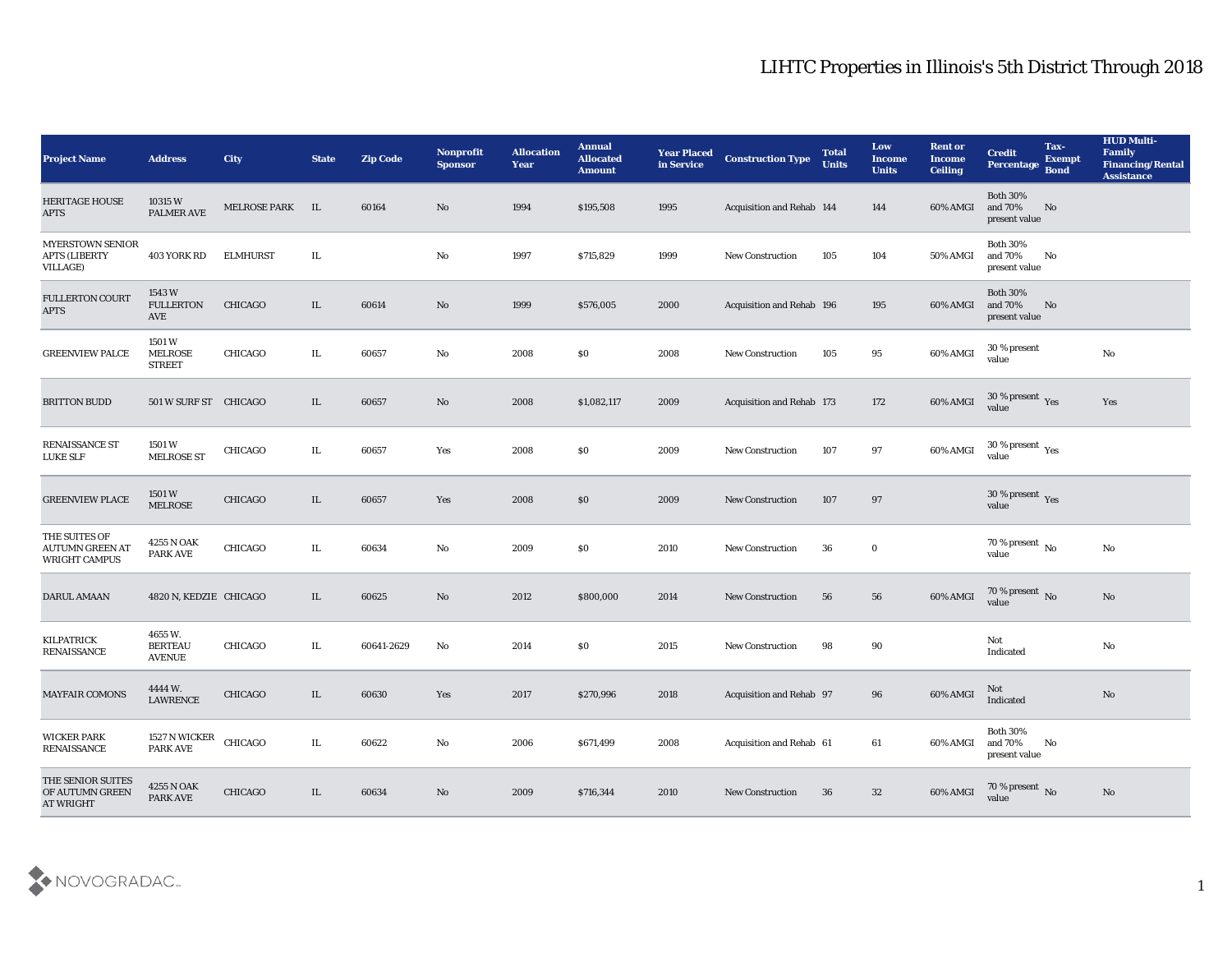## LIHTC Properties in Illinois's 5th District Through 2018

| <b>Project Name</b>                                             | <b>Address</b>                       | City           | <b>State</b> | <b>Zip Code</b> | <b>Nonprofit</b><br><b>Sponsor</b> | <b>Allocation</b><br>Year | <b>Annual</b><br><b>Allocated</b><br><b>Amount</b> | <b>Year Placed<br/>in Service</b> | <b>Construction Type</b> | <b>Total</b><br><b>Units</b> | Low<br><b>Income</b><br><b>Units</b> | <b>Rent or</b><br><b>Income</b><br><b>Ceiling</b> | Tax-<br><b>Credit</b><br><b>Exempt</b><br>Percentage Bond | <b>HUD Multi-</b><br>Family<br><b>Financing/Rental</b><br><b>Assistance</b> |
|-----------------------------------------------------------------|--------------------------------------|----------------|--------------|-----------------|------------------------------------|---------------------------|----------------------------------------------------|-----------------------------------|--------------------------|------------------------------|--------------------------------------|---------------------------------------------------|-----------------------------------------------------------|-----------------------------------------------------------------------------|
| <b>TOWN HALL</b><br><b>APARTMENTS</b>                           | 3600 N.<br><b>HALSTED</b>            | <b>CHICAGO</b> | IL           | 60613           |                                    | Insufficient<br>Data      | $\$0$                                              | Insufficient<br>Data              | Not Indicated            | $\mathbf{0}$                 | $\bf{0}$                             |                                                   | Not<br>Indicated                                          |                                                                             |
| 4867 N WASHTENAW<br>AVE                                         | 4867N<br><b>WASHTENAW</b><br>AVE     | <b>CHICAGO</b> | IL           | 60625           |                                    | 1988                      | $\$0$                                              | 1988                              | Not Indicated            | 20                           | 16                                   |                                                   | Not<br>Indicated                                          |                                                                             |
| MONTROSE WOLCOTT 1900 W<br><b>BUILDING</b>                      | $\,$ MONTROSE AVE $\,$ CHICAGO $\,$  |                | IL           | 60613           |                                    | 1989                      | $\$0$                                              | 1990                              | Not Indicated            | 9                            | 9                                    |                                                   | Not<br>Indicated                                          |                                                                             |
| <b>BELRAY APTS</b>                                              | 3150 N RACINE CHICAGO<br><b>AVE</b>  |                | $\rm IL$     | 60657           | Yes                                | 1995                      | $\$0$                                              | 1996                              | Acquisition and Rehab 70 |                              | 70                                   |                                                   | 70 % present No<br>value                                  |                                                                             |
| <b>MAYFAIR COMMONS</b><br><b>SENIOR BLDG</b>                    | 4444 W<br>LAWRENCE AVE CHICAGO       |                | IL           | 60630           | No                                 | 1995                      | \$0                                                | 1997                              | New Construction         | 97                           | 97                                   |                                                   | $70\,\%$ present $\,$ No value                            |                                                                             |
| 2800-14 W MONTROSE                                              | $2800\,\rm{W}$ MONTROSE AVE CHICAGO  |                | $\rm IL$     | 60618           | $\rm\thinspace No$                 | 1996                      | \$552,423                                          | 1998                              | <b>New Construction</b>  | 80                           | $\bf{0}$                             | $60\%$ AMGI                                       | $70\,\%$ present $\,$ No value                            | No                                                                          |
| <b>SENIOR SUTIES OF</b><br><b>JEFFERSON PARK</b>                | 5400 N NW HWY CHICAGO                |                | $\rm IL$     | 60630           | $\mathbf{N}\mathbf{o}$             | 2001                      | \$684,032                                          | 2002                              | <b>New Construction</b>  | 81                           | $\bf{0}$                             | 60% AMGI                                          | $70\,\%$ present $\,$ No value                            | No                                                                          |
| NORTH CENTER<br>SENIOR APARTMENTS PARK ROAD                     | 2324 W IRVING CHICAGO                |                | $\rm IL$     | 60618           | No                                 | 2004                      | \$895,476                                          | 2005                              | New Construction         | 104                          | 84                                   | 60% AMGI                                          | $70\,\%$ present $\,$ No value                            | Yes                                                                         |
| MARTHA<br><b>WASHINGTON</b>                                     | 2324 W. IRVING CHICAGO<br>PARK RD.   |                | $\rm IL$     | 60618           | No                                 | 2004                      | \$895,476                                          | 2005                              | New Construction         | 104                          | 83                                   | 60% AMGI                                          | 70 % present<br>value                                     | Yes                                                                         |
| RENAISSANCE SAINT<br><b>LUKE</b>                                | 1501 W.<br><b>BELMONT</b>            | <b>CHICAGO</b> | $\rm IL$     | 60657           | No                                 | 2004                      | $\$0$                                              | 2005                              | New Construction         | 90                           | 72                                   |                                                   | 30 % present<br>value                                     | $\mathbf{N}\mathbf{o}$                                                      |
| <b>WATER'S EDGE APTS</b>                                        | 2717 N LEAVITT CHICAGO<br>ST         |                | $\rm IL$     | 60647           | No                                 | 2005                      | \$650,864                                          | 2006                              | Acquisition and Rehab 92 |                              | 91                                   | 60% AMGI                                          | $30\,\%$ present $\,$ Yes value                           | Yes                                                                         |
| <b>LATHROP ELDERLY</b><br><b>DBA WATERS EDGE</b><br><b>APTS</b> | 2717 N. LEAVITT CHICAGO<br><b>ST</b> |                | IL           | 60647           | No                                 | 2006                      | \$649,685                                          | 2006                              | Acquisition and Rehab 92 |                              | 92                                   | 60% AMGI                                          | <b>Both 30%</b><br>and 70%<br>present value               | Yes                                                                         |